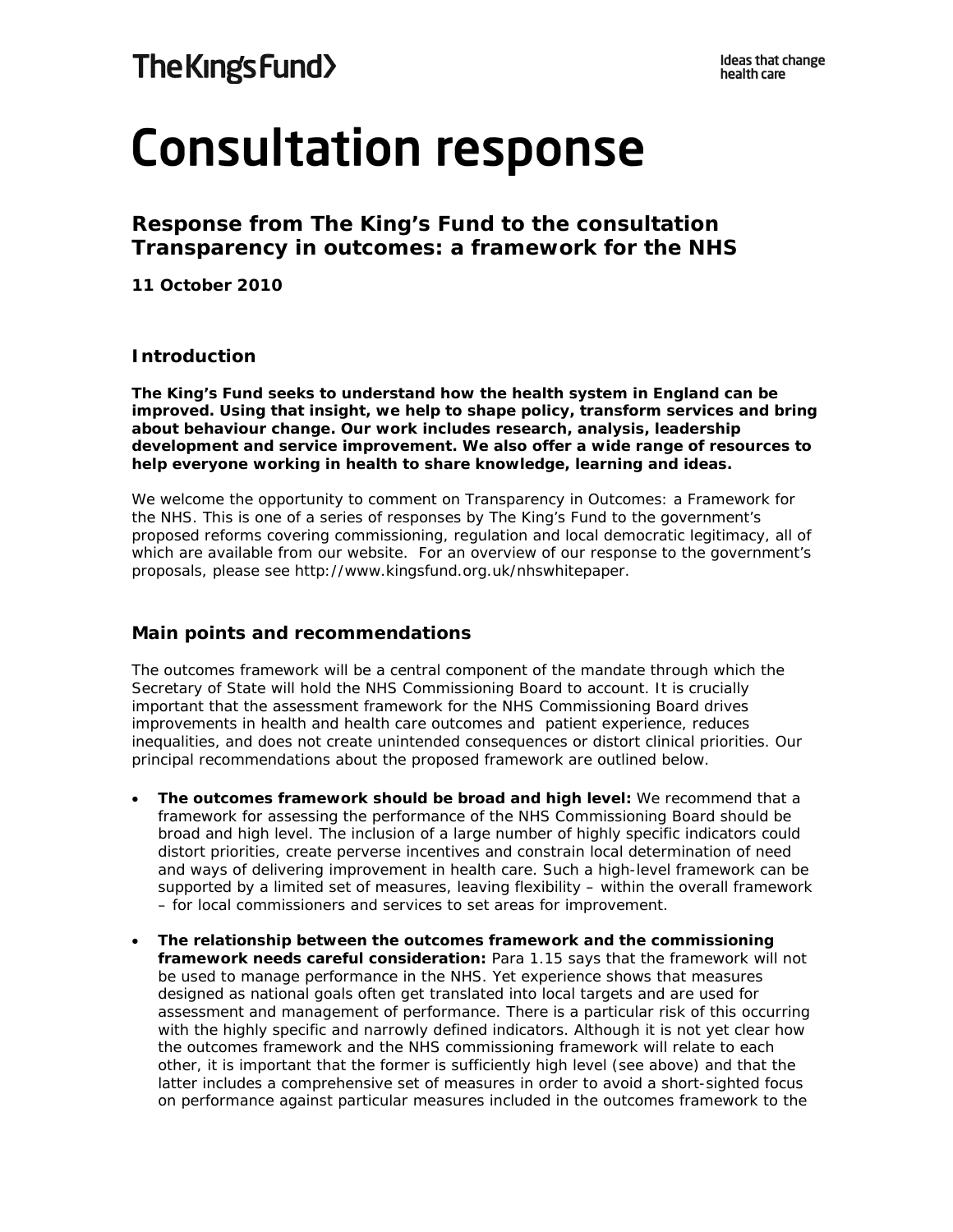exclusion of others. It is also important that the commissioning framework for assessing the performance of GP consortia goes beyond the outcomes framework to include the commissioning skills and performance of GP consortia.

- **International comparability is best served by using an internationally recognised framework:** A considerable amount of work has been done in the United Kingdom and internationally on developing conceptual frameworks for assessing the performance of health care systems – eg, by the Organisation for Economic Co-operation and Development (OECD) (Arah *et al* 2006). They have been developed on the basis of evidence and consensus about the elements of performance that should be measured. We strongly recommend using one of these well-recognised models rather than creating a new framework, especially given the conceptual and practical challenges in trying to summarise measures of health system performance. It may prove less challenging in terms of developing supporting measures, be less open to controversy, and would support the principle of international comparison as part of the framework. The OECD framework, for example, has parallels with the proposed outcomes framework, with some differences: it includes health improvement and risk factors, and has the three themes of effectiveness, safety and patient experience cross-cutting the salient dimensions of health status, with equity as an overarching dimension (Kelley and Hurst 2006).
- **Public health, health improvement and health inequalities should be included:** The framework focuses on outcomes that the NHS can influence, working in partnership with other public services where required. We understand that public health and prevention will be covered in the forthcoming public health White Paper. Public health, health improvement and reducing health inequalities are essential and integral functions of the NHS, with the potential for general practice to play a key role via both its commissioning and provider roles. These roles must be incorporated into any framework for assessing the performance of the NHS Commissioning Board and also reflected in the framework against which GP consortia will be held to account by the Board. The exclusion of public health and health improvement from a framework relating to NHS commissioning (p 48) risks diluting the roles of the NHS and general practice in these key areas of health care delivery and may give GP consortia little motivation to engage in public health.
- **The framework needs to measure integrated care:** In addition to outcomes for health care, the NHS Commissioning Board needs to hold commissioners to account for the quality of integrated care, for example, through quality indicators focused on care transitions and care pathways, including social care. These need to be aligned with the roles of local authorities. The specific exclusion of outcomes relating to social care from this accountability framework (p 48) potentially mitigates against promoting integration.
- **It is important to identify what improvements are expected over what time period, given the level of investment in the NHS:** The consultation does not set out how improvement will be assessed – ie, what will constitute acceptable/unacceptable performance in relation to the measures listed in the framework, performance on which is likely to be variable (in terms of both rates and direction of change) and may or may not be related to the quality of care. It is critically important that there are clear criteria for determining whether or not the NHS is delivering health improvement and timely, high-quality, patient-centred and integrated care that is commensurate with the levels of investment and demonstrates value for money.
- **The framework should provide some guidance on what the balance is between improving outcomes and the costs of doing so:** At a time of fiscal austerity, improving outcomes irrespective of cost is not a viable option. The Board and commissioners will need broad principles and criteria to inform their decision-making and guidance on how issues of cost-effectiveness should be addressed in the drive to improve outcomes.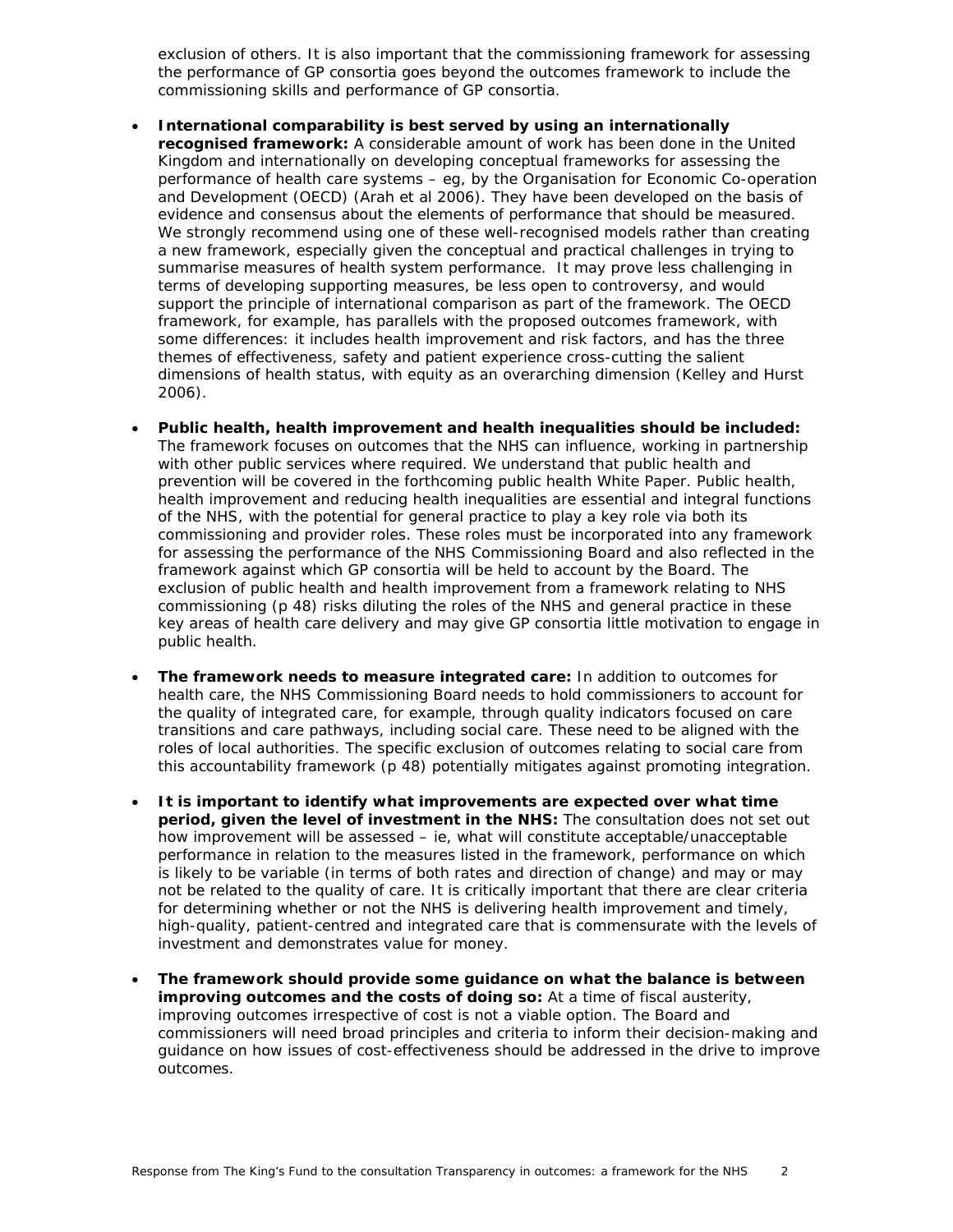**Process measures are also important:** Implicit in the outcomes framework is an assumption that the best way to account for and improve health outcomes is to emphasise the measurement of outcomes. Although the framework acknowledges that process measures will be needed locally to drive increased performance, we think it is important that the outcomes framework includes relevant process measures. Further information about the pros and cons of process and outcome measures is included in our answer to question 31 of the consultation.

We are not commenting on the specific indicators included in Annex A because we think the first step is to get the right overarching framework.

# **Further responses to individual questions**

# **CHAPTER 2: Scope, purpose and principles of an NHS Outcomes Framework**

#### *Principles*

# **1. Do you agree with the key principles which will underpin the development of the NHS Outcomes Framework (page 10)?**

Partly, but we think some additional issues need consideration:

**Balanced**: While the overall aim of balance is laudable, translating this into measures is more challenging. Many of the proposed measures cover selected aspects of care. The framework for the National Commissioning Board needs to be high level. The large set of very specific indicators included currently may lead to short-sightedness and fragmentation.

**Focused on what matters to patients and health care professionals**: While there is evidence of an association between staff experience and patient experience (Raleigh *et al* 2009), the framework assumes that patients and professionals value the same things; this is not always the case. It is important that the drive to attain outcomes must not be at the expense of taking patients' preferences into account.

**Promoting excellence and equality**: Excellence and equality are two separate principles. Excellence could perhaps be better described as quality improvement in health care. While we think it is important for any national indicators to be measurable by dimensions of inequality, disaggregation to local areas mitigates against this being used as a national framework only and risks it being used for performance managing the NHS (contrary to para 1.15). Some of the proposed indicators will also raise problems of measurement – eg, small numbers at disaggregated level etc.

**Focussed on outcomes that the NHS can influence, working in partnership with other public services**: It is often not possible to disentangle the impact of NHS care on health outcomes from the impact of wider determinants (the domains of patient experience and safety are probably the two exceptions to this). Furthermore, the NHS and general practice have a significant role to play in public health, improving population health, and tackling health inequalities – as part of both their commissioner and provider roles (Marmot 2010, National Audit Office 2010, Boyce *et al* 2010, Hutt and Gilmour 2010, Ali *et al* 2008). The delineation between roles/budgets for GP consortia (NHS commissioning) and local authorities (public health, inequalities, social care) could lead to a divide between 'treatment' and 'prevention' services, which this assessment framework could exacerbate. It is therefore important that any framework for assessing the performance of the NHS and general practice covers all the functions regarded as their core business and that it is aligned with the roles of local authorities.

**Internationally comparable**: We agree that international benchmarking is useful in examining variations in the quality of health care. However, as the document recognises, there are many data, health system and other differences that make international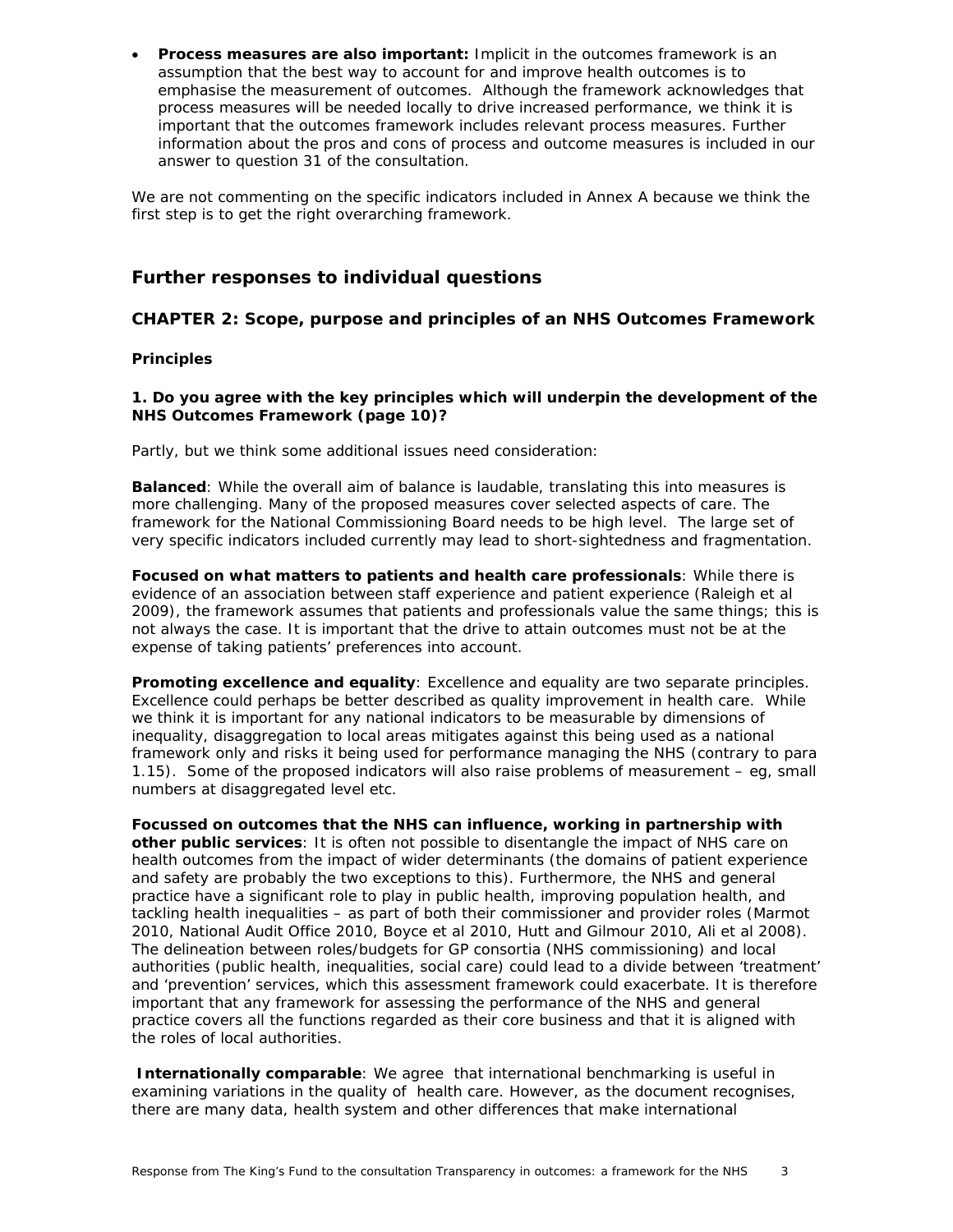comparisons problematic. For this reason, we do not think that international comparability should be a basis for making unequivocal judgements about the NHS's relative performance. Indeed the OECD Health Care Quality Indicator project qualifies its international comparisons work accordingly. Furthermore, if international comparability is to be a principle underpinning the outcomes framework, then the domains of the framework should be equivalent to those used in other international health system comparisons.

We agree that intra-UK comparisons are most likely to be useful and would support the development of this.

**Evolving over time**: We recommend that there is a clear process for the periodic revision of the outcomes framework and clarity about who has responsibility for this.

### **2. Are there any other principles which should be considered?**

Some additionally important principles are outlined below.

- **Ensuring comprehensive coverage of the population:** The indicators need to avoid a focus on secondary care and ensure that all population groups and areas of care are covered, such as children with complex needs; people with mental health problems, dual diagnosis or disability; end-of -ife care.
- **Supporting integrated care** (eg, across health care providers, and across health and social care).
- **Cost-effectiveness**: The framework is presumably not justifying any improvement in outcome/longevity irrespective of cost, so clarity is needed about the underlying principles for balancing gains in outcome against cost. The impact assessment suggests that there will be other forms of accountability for the Board but these are not set out nor is the way that these will interact with the accountability for outcomes. These relationships need to be clearer as they could lead to dissenting views between the Commissioning Board and the Secretary of State/HM Treasury about whether outcomes have been affected by the financial allocation.

#### **3. How can we ensure that the NHS Outcomes Framework will deliver more equitable outcomes and contribute to a reduction in health inequalities?**

The outcomes framework needs to have an explicit focus on inequalities and to define what would constitute acceptable and unacceptable reductions in inequitable outcomes and health inequalities. Experience from the four UK countries shows that a successful health inequalities strategy needs to be underpinned by clarity over the main determinants and dimensions of health inequality that are to be reduced and the indicators used to measure progress (Marmot 2010).

To reduce inequalities and measure impact it is necessary to influence and measure the intermediate determinants of unequal outcomes (National Audt Office 2010, Marmot 2010). Using outcomes alone (as with the life expectancy and infant mortality targets of the previous government) as a basis for assessing performance has been shown to be an unsatisfactory basis for driving accountability and tackling inequalities.

Although public health and prevention will be addressed in a separate consultation, tackling inequity and reducing health inequalities should be core business for the NHS and general practice as both providers and commissioners. Annex 2 of the Marmot Review provides an indicator framework for inequalities (Marmot 2010).

Process measures are important as they measure interventions designed to improve intermediate and longer-term outcomes of care, many of which are key drivers of health inequalities – eg, tackling risk factors for poor health such as smoking, obesity, etc. Process measures are therefore critical for reducing inequity in access and quality of care and for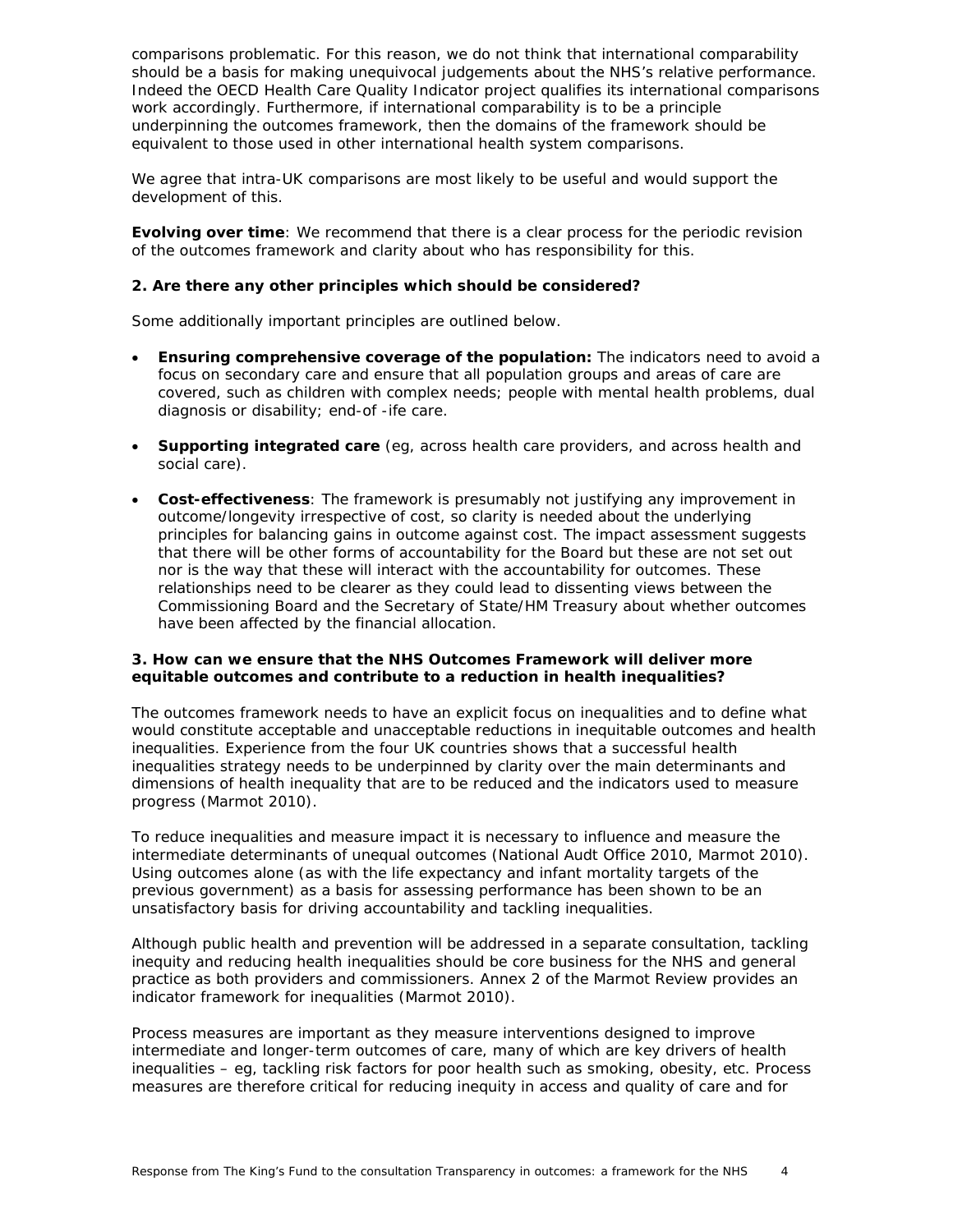reducing health inequalities. There is also a need to have measures of equitable and timely access to health care and to ensure compliance with equality legislation.

It is important to ensure that data flows can support disaggregation by the dimensions of inequality. While many datasets include age and sex, the recording of ethnicity in particular needs to be extended and improved. The Information Strategy due out for consultation later this year should address these important issues.

# **4. How can we ensure that where outcomes require integrated care across the NHS, public health and/or social care services, this happens?**

By definition indicators are specific to topics. This potentially jeopardises the principle of integration because it could reinforce an organisational perspective. To mitigate against this, we suggest:

- using indicators along whole care pathways– eg, stroke as per standards set by the National Institute for Health and Clinical Excellence (NICE) and mentioned at para 3.16
- including measures of the quality of integrated, co-ordinated care, which can impact on quality of life and patients' experience of services but may not translate directly into hard outcomes
- making local organisations accountable for the same, system-level measures to foster co-operation. This means aligning the framework to the roles of local authorities to incentivise close working between GP consortia and local authorities in delivering integrated care across patient pathways, and health and social care. The specific exclusion of outcomes relating to social care (p 48) mitigates against this.

# *Five domains*

# **5. Do you agree with the five domains that are proposed in Figure 1 (page 14) as making up the NHS Outcomes Framework?**

Our overarching comments on the proposed domains are as follows.

- We strongly recommend using a well-recognised international model rather than creating a new framework, especially given the conceptual and practical challenges in trying to summarise measures of health system performance.
- Domain 1 is focused on mortality. The NHS and general practice have a key role to play in helping people to lead healthy, disability-free and independent lives, not just longer lives – ie, in both 'adding years to life and life to years' (Marmot 2010). Mortality is an especially poor indicator for infants and children because very few die.
- Access and waiting are critical elements of NHS performance and we recommend they are included in the framework as a generic dimension. Timely access to care is important to patients and can impact significantly on physical and mental well-being. Economic pressures on the NHS could result in longer waits for treatment, and there is substantial evidence of variable and inequitable access to therapeutic interventions.
- There are some services and groups that do not readily fit into this framework or under any domain – for example, maternity, end-of-life care and palliative care services, and people with disabilities. How the performance of these services will be accounted for therefore needs further thought.
- End-of-life care could be an additional domain here rather than only as part of the patient experience domain (the amount of money spent on health care in the last six months of life is very significant in terms of lifetime health care spend, and cost effectiveness of this is a huge issue that is not just about patient expereince).

# **6. Do they appropriately cover the range of healthcare outcomes that the NHS is responsible for delivering to patients? (Public health and prevention will be covered in a separate consultation linking to this framework as appropriate)**

Please refer to our introductory comments and our reponses to Q1-Q5 about comprehensiveness of the framework.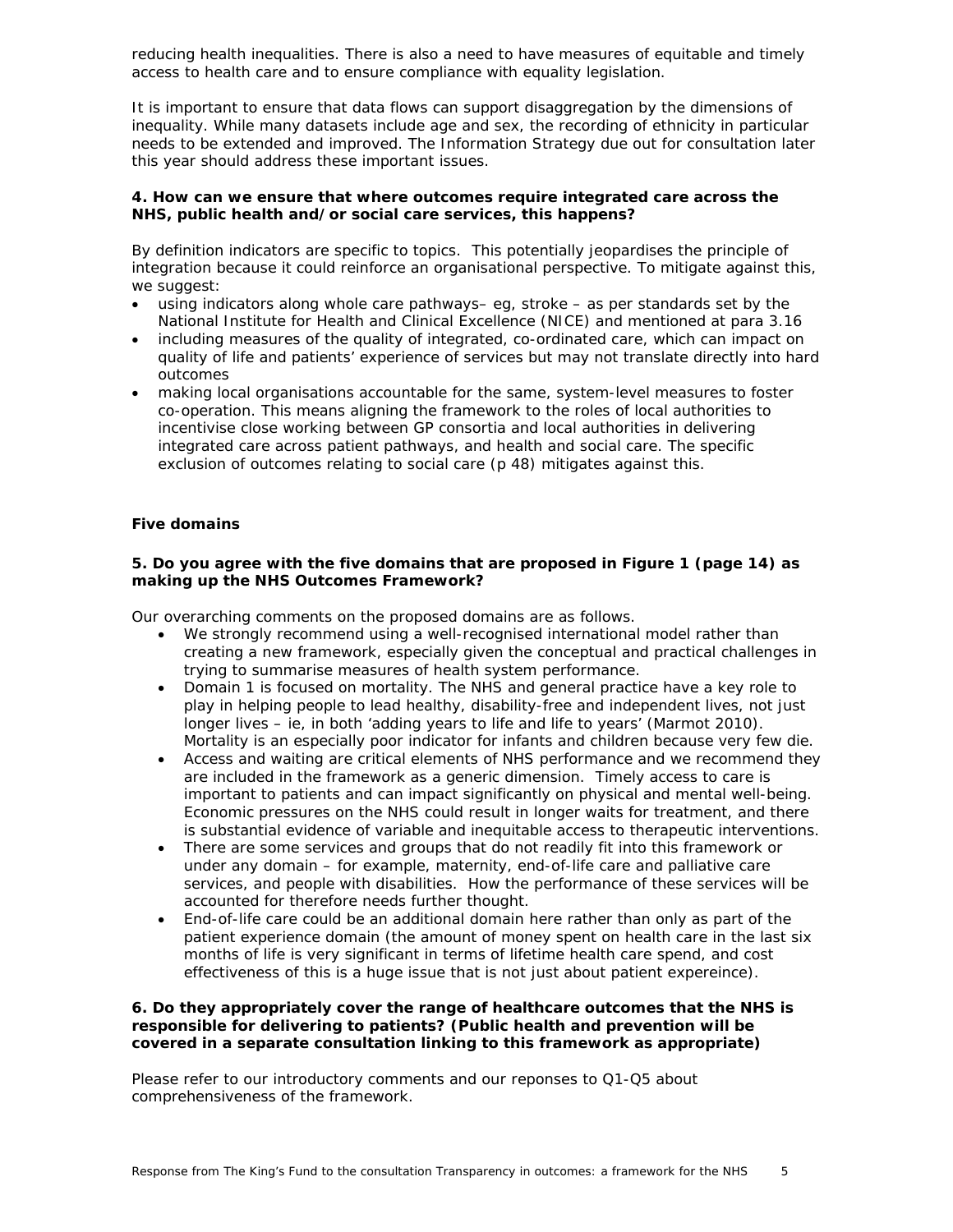# *Structure*

# **7. Does the proposed structure of the NHS Outcomes Framework under each domain seem sensible?**

While the proposed structure works conceptually, there could be practical problems.

The structure (Figure 2 on page 15) assumes a causal link between its three elements (the overarching indicator, the improvement areas, and the supporting NICE quality standards). However, NICE quality standards may not cover the full range of services reflected in the overarching indicator. NICE quality standards (as with stroke, venous thromboembolism (VTE), dementia) are in the main process measures, and while these are expected to deliver better care, compliance with the selected NICE standards may not translate into improvement in the indicators in the selected improvement areas and in turn into improved hard outcomes such as reduced mortality and hospital admissions. The consultation document also says that only some topics will be selceted for quality standards, so coverage of the NICE standards in the framework will in any case be partial (and risk distorting clinical priorities).

It is therefore unlikely that there will be a clear relationship (or possibly even any relationship) between the three component elements of the structure. This could make interpretation of performance difficult, especially as performance is likely to be variable across the various indicators in each tier of the structure. This raises concerns about how the framework will operate in practice.

It is also unlikely in our view that the majority of NHS services will have a quality standard. There will be 150 quality standards and yet there are more than 350 care pathways in Map of Medicine (which in itself is far from comprehensive in some specialties).

# **CHAPTER 3: What would an NHS Outcomes Framework look like?**

# **Domain 1 - Preventing people from dying prematurely**

# **8. Is 'mortality amenable to healthcare' an appropriate overarching outcome indicator to use for this domain? Are there any others that should be considered?**

Mortality amenable to health care is an appropriate overarching indicator.

We note Annex A includes all-age all-cause mortality. We suggest also including healthy life expectancy.

If the definition of this domain can be extended beyond mortality, we suggest including a measure of physical and mental well-being.

There needs to be some consideration of costs in relation to improving outcomes and the principles of choosing domains, in particular, the assertion that 'people should not die early where medical intervention could make a difference'. The role of NICE and the relative and absolute cost-effectiveness of treatments are important considerations, as presumably the framework is not proposing improving outcomes irrespective of cost.

# **9. Do you think the method proposed at paras 3.7-3.9 (page 20) is an appropriate way to select improvement areas in this domain?**

Given the focus on mortality, the choice of the major killers is not unexpected. However:

- circulatory disease and cancer jointly account for about two-thirds of all deaths, so there is a need to consider other causes of mortality
- cancer survival has long lead-lag times and is useful for monitoring and driving change, but it is less suitable as a measure of contemporaneous performance - process measures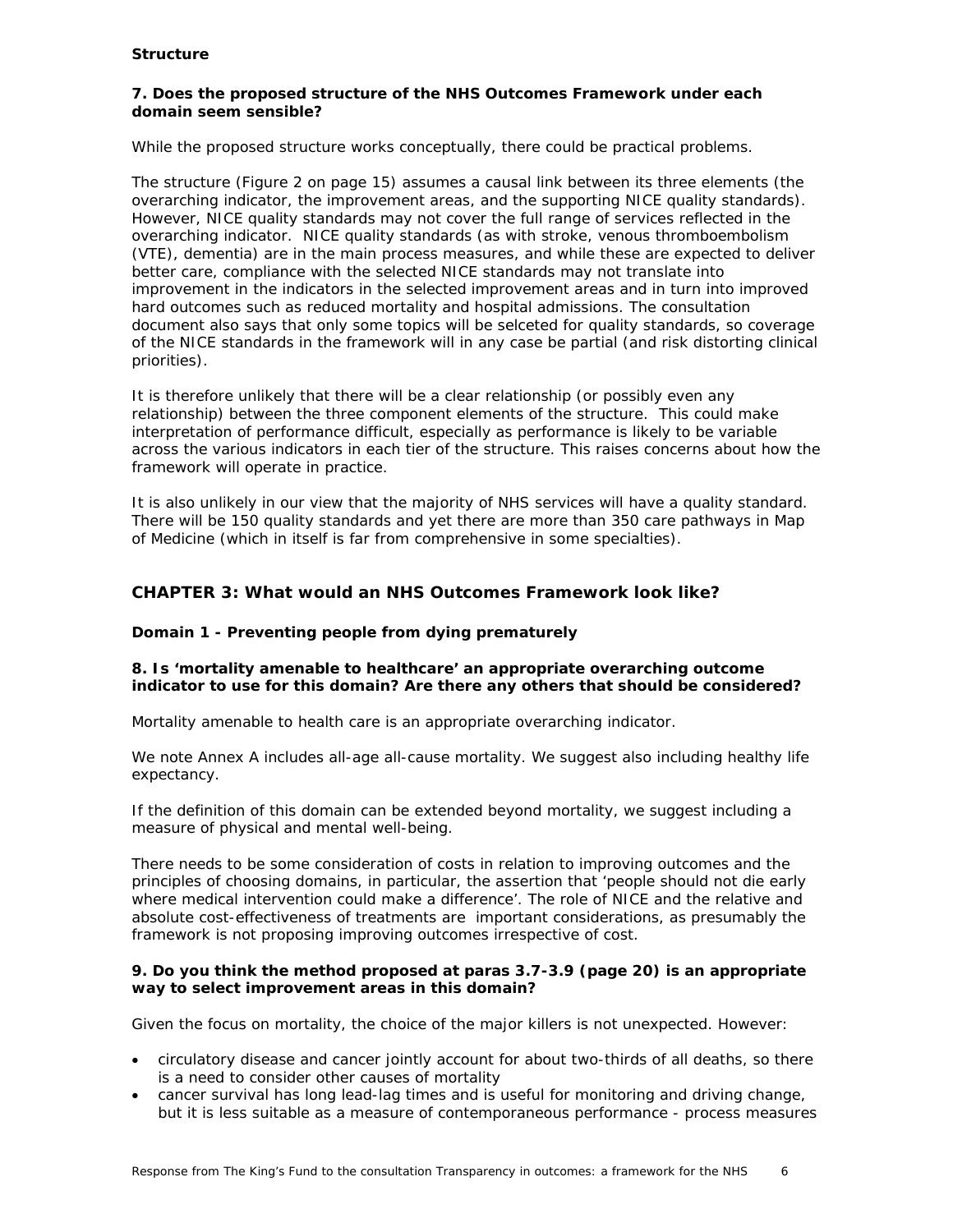are more useful for this; although lead-lag effects are less marked for mortality from the other causes listed, again supplementary process measures could provide a better marker of contemporary NHS performance

• for cancer, it is important to also monitor incidence, which, for some cancers, is linked to primary prevention measures, screening and early diagnosis, all of which are central to good-quality health care.

The use of mortality as an outcome ignores the significant morbidity associated with, for example, respiratory disease, mental illness and multiple chronic conditions.

As discussed above, intra-UK comparisons to identify improvement areas might be more fruitful than international comparisons, as we know that the measures are more directly comparable and that there are significant differences in outcomes in different areas of the country.

#### **10. Does the NHS Outcomes Framework take sufficient account of avoidable mortality in older people as proposed in para 3.11 (page 21)? 11. If not, what would be a suitable outcome indicator to address this issue?**

An indicator on excess deaths of older people in summer could also be included.

# **12. Are either of the suggestions at para 3.13 (page 21) appropriate areas of focus for mortality in children? Should anything else be considered?**

Infant mortality is an inadequate indicator because of the low number of infant deaths (about 3000 annually). Likewise, deaths from respiratory disease in children aged 0–14 will be low. And both these indicators are very limited measures of child health. Lifelong health is largely determined in infancy and childhood, and this illustrates again the problem with using mortality as an outcome measure. Further, use of infant mortality as an overarching indicator could result in short-term drivers of mortality being prioritised over those that drive child health more generally (and therefore longer-term outcomes).

Intermediate outcomes might be more significant in children in predicting early mortality (which might be much more significant in terms of years of life lost than those who actually die in childhood). We recommend that an indicator framework such as in the Marmot Review informs development of priorities in this section (Marmot 2010).

# **Domain 2 - Enhancing the quality of life for people with long-term conditions**

# **13. Are either of the suggestions at para 3.19 (page 24) appropriate overarching outcome indicators for this domain? Are there any other outcome indicators that should be considered?**

Given the challenges of trying to summarise this large and complex dimension of health care into one or two overarching indicators, and the limited data sources that can reflect it adequately, we think the proposals are adequate. However, they are too generic to be discerning about performance or to give pointers to areas for improvement, and they could be influenced by factors unrelated to the quality of care such as the growing prevalence and complexity of long-term conditions and/or disabilities, respondent expectations changing over time, etc. We also note that the proposed overarching indicators only relate to adults.

In our response to Q5, we have recommended that timely access to services is included in the framework as a generic dimension. For example, there is substantial evidence that access to therapeutic interventions such as coronary artery bypass surgery, percutaneous coronary intervention, and joint replacements is variable geographically and inequitable for some socio-demographic groups. This could impact on mortality but is also critically important for functional ability and quality of life, especially for those with long-term conditions, and may not be captured by high-level national surveys such as those described in the overarching indicators for this domain.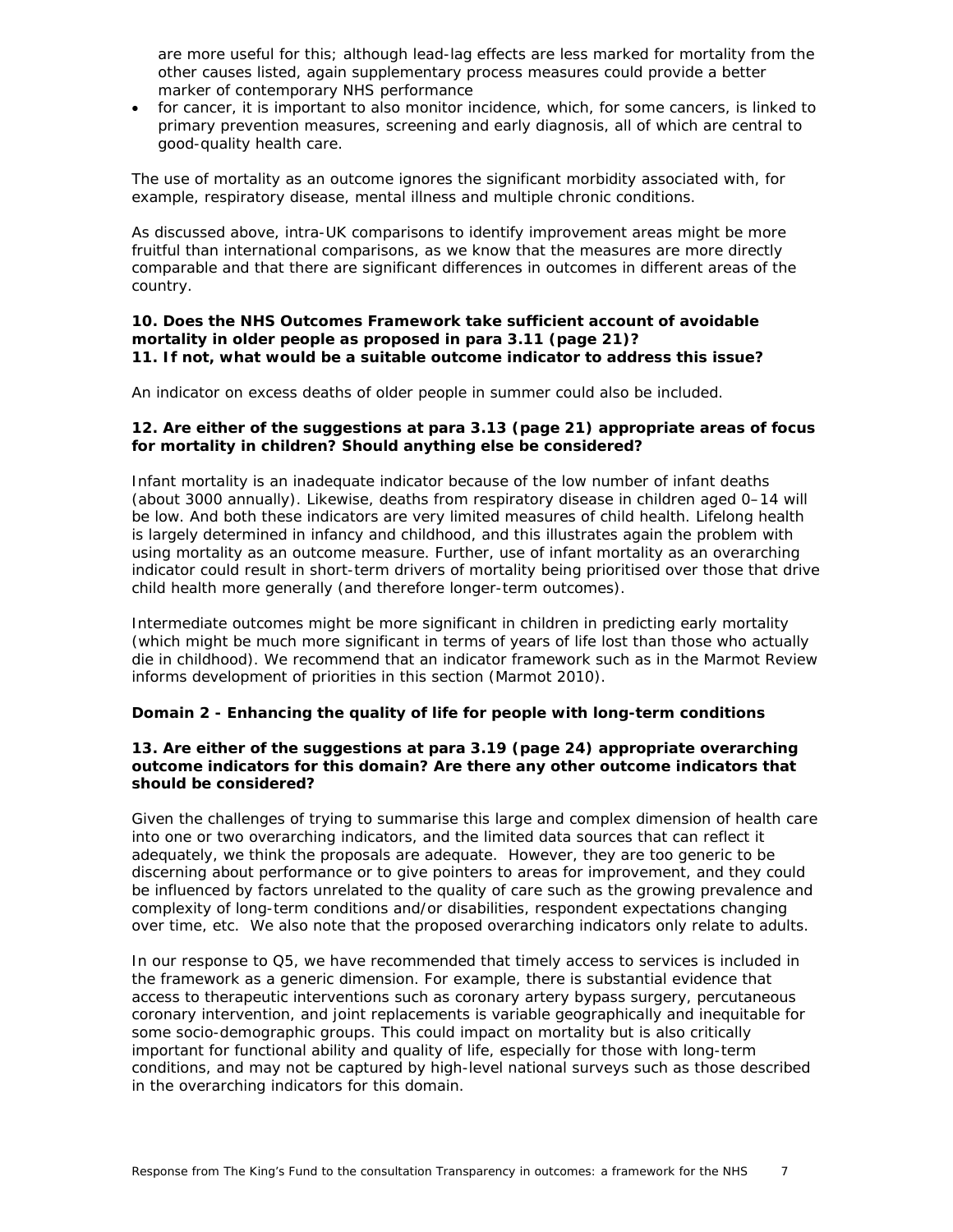#### **14. Would indicators such as those suggested at para 3.20 (page 24) be good measures of NHS progress in this domain? Is it feasible to develop and implement them? Are there any other indicators that should be considered for the future?**

Yes, but such indicators would be subject to the same caveats as stated for Q13.

# **15. As well as developing Quality Standards for specific long-term conditions, are there any cross-cutting topics relevant to long-term conditions that should be considered?**

As stated in our main recommendations above and for Q4, in addition to outcomes for health care, the NHS Commissioning Board needs to hold commissioners to account for outcomes associated with integrated care, including between health and social care. This is increasingly important given the growing prevalence of long-term conditions and comorbidities.

It is important to ensure that the range of population groups and conditions are adequately covered – eg, the mental health indicators in Annex A focus only on serious mental illness, and there is relatively little coverage of children in this section. Pathways and integrated care indicators are important here.

# **Domain 3 - Helping people to recover from episodes of ill health or following injury**

#### **16. Are the suggestions at para 3.28 (page 27) appropriate overarching outcome indicators for this domain? Are there any other indicators that should be considered?**

Emergency hospital admissions/bed days and re-admissions may reflect quality of primary, secondary and tertiary prevention, but they could also be influenced by confounding factors such as increasing prevalence of long-term conditions and co-morbidities, reconfiguration of services, hospital admission policies, etc. Interpretation could be problematic, and increasing rates may not necessarily indicate deteriorating quality of care.

Recovery from injury is not reflected in the overarching measures, nor is injury among children and adults in Annex A.

Overall, this domain is very focused on acute care. There is also a need to consider dimensions of recovery that may not entail admission to hospital. We recommend including some indicators relating to primary care– for example, the management of depression and mental illness, and access to psychological therapies.

# **17. What overarching outcome indicators could be developed for this domain in the longer term?**

A measure of occupational function similar to that suggested for long-term conditions might be able to highlight recovery from ill health.

### **18. Is the proposal at paras 3.30-3.33 (pages 28-29) a suitable approach for selecting some improvement areas for this domain? Would another method be appropriate?**

We agree that patient-reported outcome measures (PROMs) for specific surgical procedures (hip and knee replacements, hernia, varicose veins) are very useful markers of health status following elective surgery, but they do not show whether or not the rates for these procedures (ie, access) are commensurate with need locally and in demographic and socioeconomic population sub-groups. There is, for instance, strong evidence of inequity in access to joint replacements (Judge *et al* 2010, Raleigh *et al* 2010). Access to therapeutic interventions such as cataracts, joint replacements, heart surgery can impact significantly on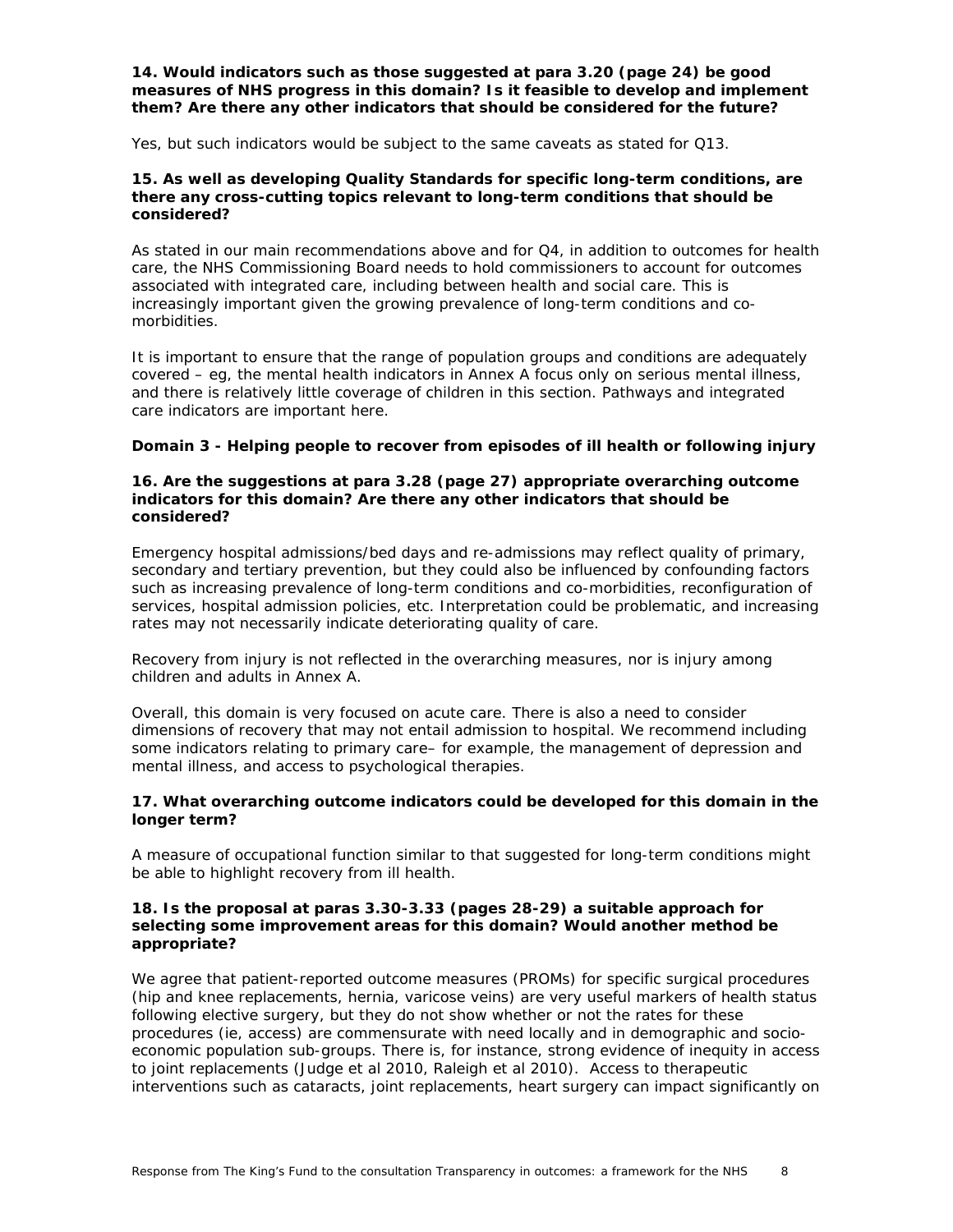recovery and quality of life and should be monitored to ensure appropriate and equitable access to services, improving functional status, and prudent use of resources.

We agree that indicators for the most frequent causes of unplanned admission among different age groups could be a useful approach to measuring potentially preventable admissions. But there is an issue of how to achieve balance without an extensive list of indicators. The list at Annex A is a mix of admission and re-admission rates, includes very few indicators for children (and none on injury in children), and includes an indicator on readmissions following hysterectomy but no indicators, for example, for mental health.

### **19. What might suitable outcome indicators be in these areas?**

#### **Domain 4 - Ensuring people have a positive experience of care**

# **20. Do you agree with the proposed interim option for an overarching outcome indicator set out at para 3.43 (page 32)?**

We agree that patient experience should have equal status alongside other elements of the framework and should be constructed in broadly the same way. The existing arrangements are not ideal and need further development.

In the short term, we agree it will be helpful to track performance on a standard subset of survey questions. However, we do not agree that the same subset of questions should be used across all surveys. It is possible that in different parts of the health system, the key issues for patients may not be the same. Future iterations of the framework should be informed by research on what matters to patients with different clinical problems and in different parts of the system. We also think it is important for local organisations to capture patient experience for individual specialities and clinical areas/services but this should not be incorporated into an overall national framework.

We recommend that the themes selected for the overarching indicator correspond with those in established, evidence-based frameworks for patients' experience. We recommend the Institute of Medicine's internationally recognised and research-based definition of patientcentred care, which has six dimensions:

- empathy and responsiveness to preferences
- co-ordination and integration
- information, communication and education
- physical comfort
- emotional support, relieving fear and anxiety
- involvement of family and friends.

NHS patient experience surveys to date show that, for example, the composite domain scores show little year-on-year change, so they may not be a sensitive enough measure for holding the NHS Commissioning Board to account. Further, summary composite measures of patient experience (for example, the measure used in CQUIN) can pose problems of interpretation and are useful for improvement locally only if it is clear what weights are attached to the different indicators in the composite and how they score. So the use of composites should not dilute the importance of ensuring that providers focus on responses to individual survey questions.

Decisions about patient surveys should be made in the context of all new data collections required by the framework (see our response to question 31).

#### **21. Do you agree with the proposed long-term approach for the development of an overarching outcome indicator set out at para 3.44 (page 32-33)?**

Yes, in broad terms, but it is critical to make sure that the core questions contributing to the overarching indicators matter to patients and are genuinely patient-centred. So, for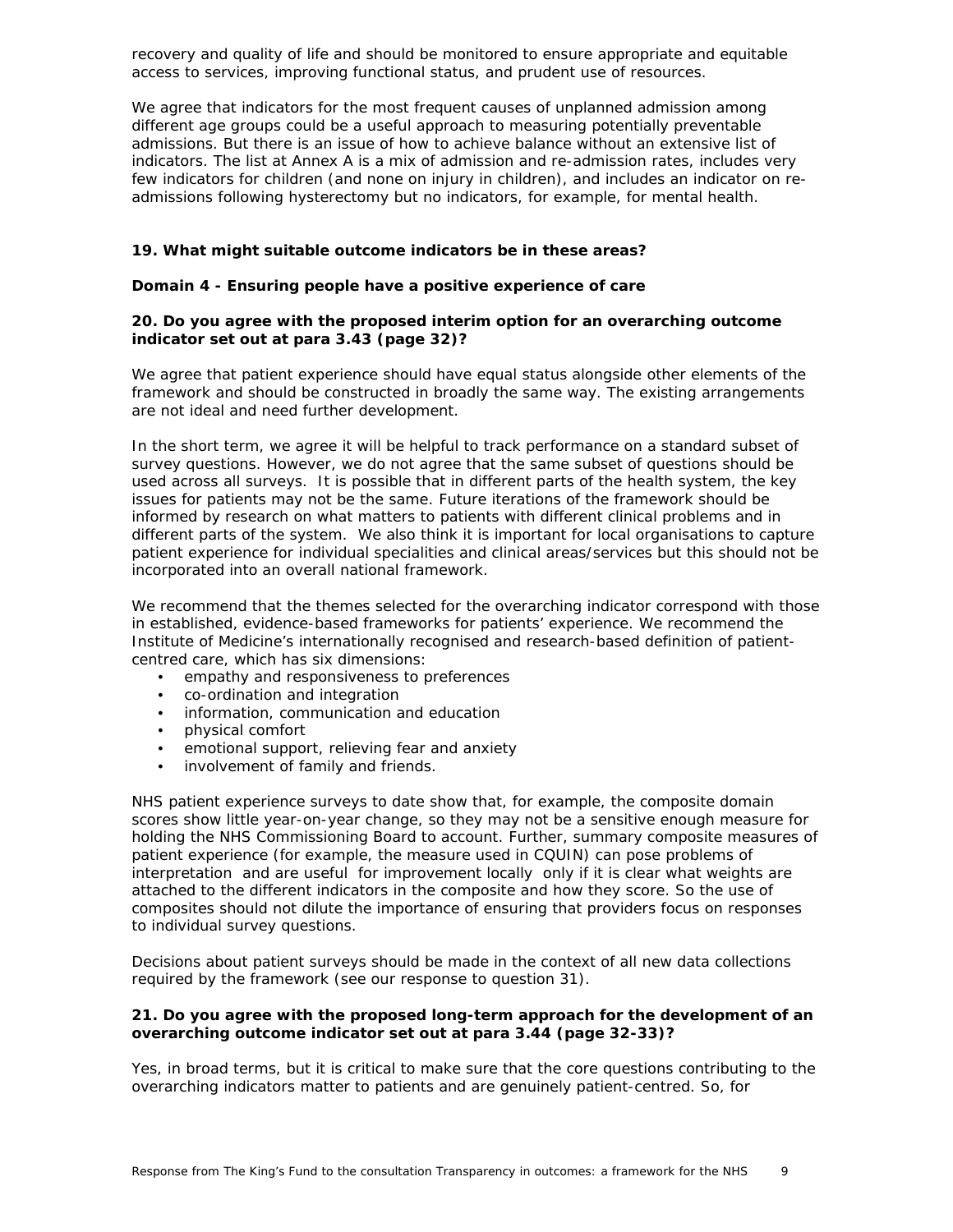example, questions about access and waiting times should measure patients' satisfaction with or their perceptions of the wait, as well as how long they actually waited.

England has one of the largest survey programmes of patient experience internationally, and some of these surveys have been adapted for use in other countries such as the Netherlands and Canada. Considerable work over many years, including with different groups of patients to establish what is important to them, was invested in the development of these surveys. For cost-effectiveness reasons, this work and the experience gained from it needs to be built on rather than starting again from scratch.

As the results of the different surveys to date show little year-on-year change, the frequency of undertaking surveys should also be a consideration on cost grounds.

#### **22. Do you agree with the proposed improvement areas and the reasons for choosing those areas set out at para 3.45 (pages 33-34)?**

Measures of patient experience need to be developed for these service areas. We welcome the inclusion of end-of-life care; however, we think the views of patients themselves, as well as of those closest to them, should be recorded.

For reasons of cost-effectiveness, we reiterate the need to build on the experience of the existing survey programme. For example, the maternity survey underwent extensive development work, including with the National Perinatal Epidemiology Unit. And the survey of inpatients in mental health services demonstrated the challenges of surveying this group of patients and associated problems of low response rates, etc.

#### **23. Would there be benefit in developing dedicated patient experience Quality Standards for certain services or client groups? If yes, which areas should be considered?**

Yes, we think that the development of measures for clinical services and clinical groups should be progressed and that measures should not be dependent on the timetable for developing quality standards for patient experience.

In order for measures to be useful in quality improvement they must be meaningful to clinicians. This requires attention to be paid to how patient populations are segmented. Clinicians, individually and in multi-professional teams, should relate to the data and the measures as coming from 'my/our patients'.

The King's Fund Point of Care team is currently working on a project with King's College London National Nursing Research Unit for the Department of Health and the NHS Institute for Innovation and Improvement looking at determining what matters most to patients along five specific pathways: elective hip replacement; depression; chronic obstructive pulmonary disease; diabetes; stroke.

# **24. Do you agree with the proposed future approach for this domain, set out at paras 3.52-3.54 (pages 36-37)?**

Yes, but see also our response to Q21. We agree that it is right also to involve relatives and carers in the development of measures and to see them as an important source of feedback. Developing meaningful measures for frail and older people with complex co-morbidities will be challenging but is especially important.

# **Domain 5 - Treating and caring for people in a safe environment and protecting them from avoidable harm**

**25. Do you agree with the proposed overarching outcome indicator set out at para 3.58 (page 38)?**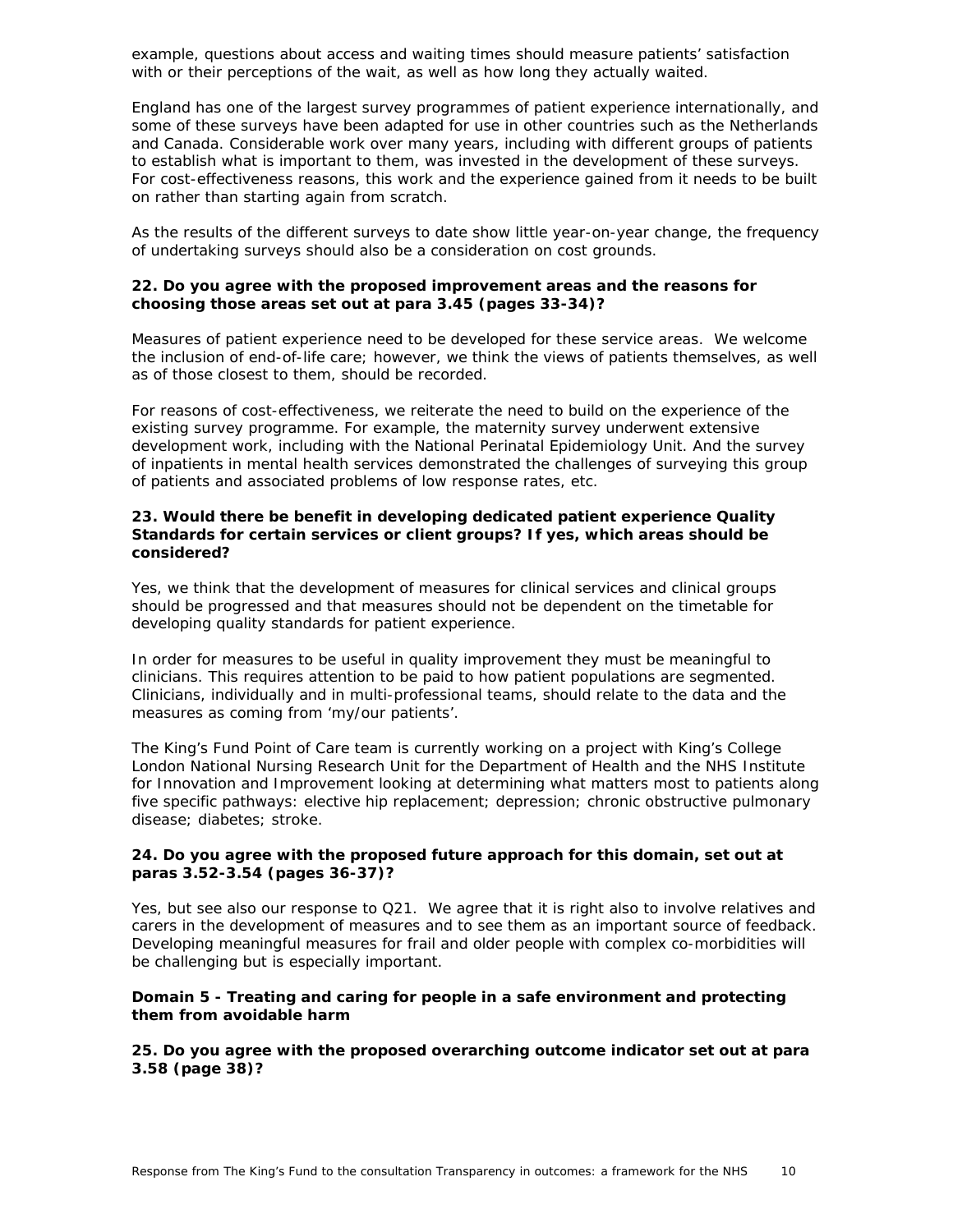We agree that indicators relating to safety pose a number of problems, especially when used as measures of performance. Interpretation is beset with problems of under-reporting and reporting cultures whereby higher reported rates may indicate a more safety-aware organisation. The evidence shows that safety events are both under- and variably reported, so we agree with the principle that the number of reported events should be rising.

However, it does not follow that the severity of reported events or the frequency of repeat events should be decreasing – this assumes that all events of a given severity or type are already being reported, which is unlikely to be the case, especially as reporting levels differ significantly across sectors, being higher for acute services, lower for mental health services and negligible for primary care.

The use of safety indicators in the context of performance accountability carries a significant risk of unintended consequences. While it is important for the framework to encompass safety, its use in this context should be to promote safety awareness, an open learning culture and improved recording. Many of the indicators listed for this domain are based on events that are under-recorded. Although the framework does not clarify how the indicators will be used to judge performance, it must avoid the risk of negative consequences such as exacerbating the under reporting and recording of adverse events and near-misses.

### **26. Do you agree with the proposed improvement areas proposed at para 3.63 (pages 39-40) and the reasons for choosing those areas?**

Yes, but it is limited largely to acute services. The measurement of safety in mental health services and primary care services, for example, also needs to be driven up as a lever for quality improvement.

The Agency for Healthcare Research and Quality (AHRQ) safety indicators also provide useful options for inclusion (Raleigh *et al* 2008) although, like many of the proposed indicators for this domain, they are subject to under-reporting.

The NHS patient and staff surveys include questions pertaining to safety that can usefully be included. Staff perspectives are especially pertinent in terms of feedback on the quality and safety of their working environment.

# *General Consultation Questions*

#### **27. What action needs to be taken to ensure that no-one is disadvantaged by the proposals, and how do you think they can promote equality of opportunity and outcomes for all patients and, where appropriate, NHS staff?**

By selecting some very specific indicators in each of the domains, there is a risk of disadvantaging those population groups/patients not covered by the indicators.

With the focus on outcomes and omission of, for example, access and waiting times, there is a real risk that inequities may not be addressed and could even worsen.

Promoting equality depends critically on (a) monitoring variations for different population sub-groups and areas, (b) having clear goals for what improvement looks like, and (c) having clarity about what interventions and performance management processes will drive equality. These issues are inadequately addressed in the framework currently.

#### **28. Is there any way in which the proposed approach to the NHS Outcomes Framework might impact upon sustainable development?**

#### **29. Is the approach to assessing and analysing the likely impacts of potential outcomes and indicators set out in the Impact Assessment appropriate?**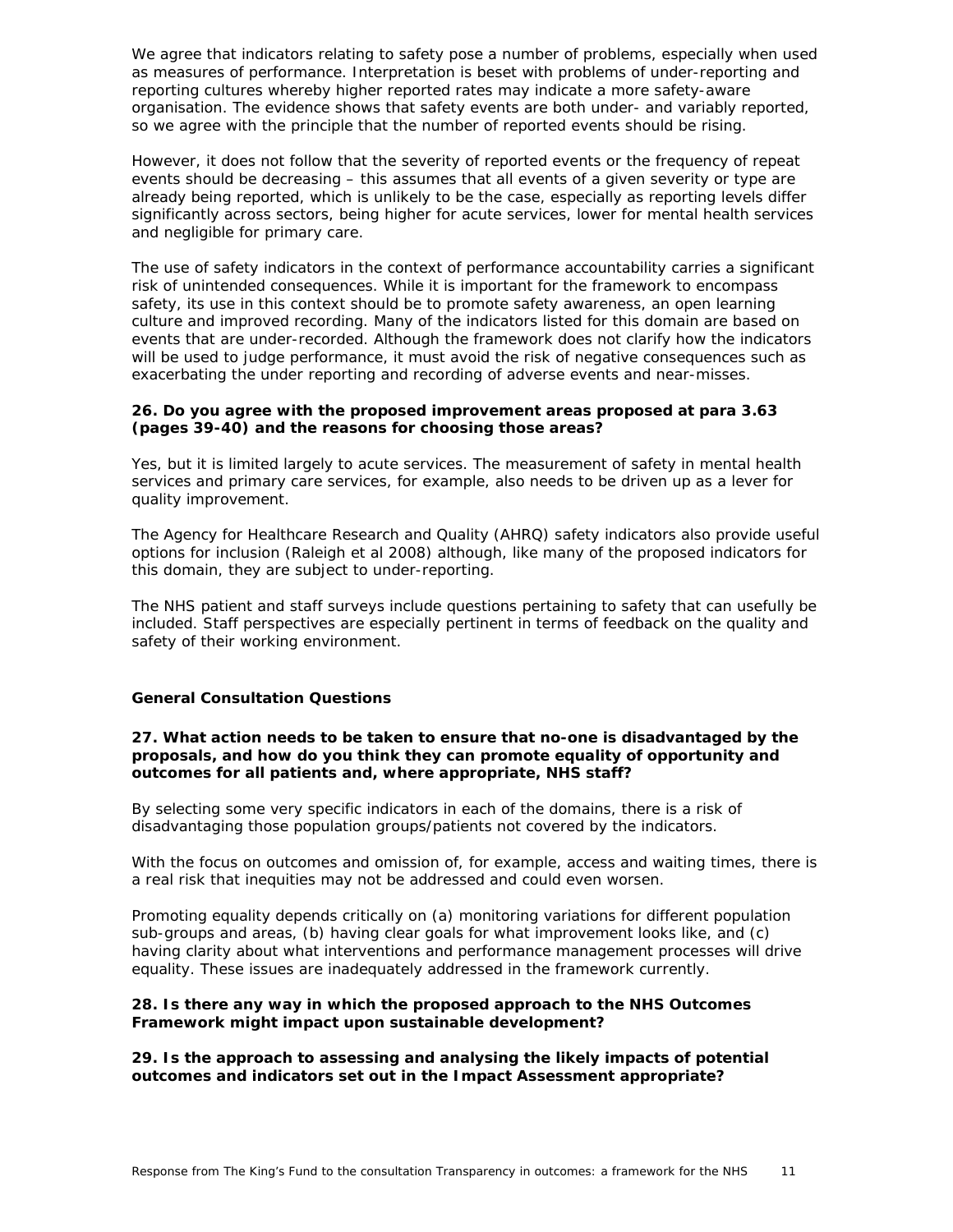# **30. How can the NHS Outcomes Framework best support the NHS to deliver best value for money?**

See our main recommendations above.

# **31. Is there any other issue you feel has been missed on which you would like to express a view?**

 As discussed in our main recommendations, implicit in the outcomes framework is an assumption that the best way to account for and improve health outcomes is to emphasise the measurement of outcomes. Although the framework acknowledges that process measures will be needed locally to drive increased performance, we think the outcomes framework needs to include relevant process measures. For example, the NICE quality standards for stroke, VTE and dementia include many quality measures related to processes of care.

Both outcome and process measures have advantages and disadvantages (Smith *et al* 2009, Davies 2005, Rubin *et a*l 2001, Mant 2001, Institute of Medicine 2006, Raleigh and Foot 2010), and a mix of both is recommended (Donabedian 1966). Many health outcome measures (other than perhaps measures of safety and patient experience) reflect the impact of health care and also wider determinants. Clinical outcome measures also reflect the impact of many factors in addition to the quality of health care, so appropriate risk adjustment is imperative for comparing outcomes meaningfully. The relationship between health care quality and health outcomes is not always direct, thus good health care processes (eg, in palliative care or care for people with disabilities) may not necessarily translate into improved outcomes, and vice versa, improving outcomes (eg, life expectancy) can conceal poor-quality care. Outcome measures are also subject to problems of lead-lag time effects– eg, current outcomes may reflect the prevalence of risk factors (eg, coronary heart disease mortality) or quality of care in the past (eg, cancer survival), and they exclude measurement of current interventions that could impact on future outcomes – eg, smoking cessation. Clinical outcomes are most appropriate for specialist secondary care services (eg, cardiac surgery mortality), where the association between intervention and outcome is more direct (Lester and Roland in Smith *et al* 2009).

We also think it is unlikely that there will be statistically meaningful changes in many of the outcome measures to enable them to be used for the purposes of accountability. This is because outcomes are often low-probability events making change difficult to measure reliably, adding to problems of interpretation and attribution.

A combination of process and outcome measures, as recommended by international experts (Smith *et al* 2009, Donabedian 1966, Arah 2006, Westert *et al* 2008, Leatherman and Sutherland 2008, Institute of Medicine 2001) would offer significant advantages, including stronger links to the evidence base for treating a condition, improved attribution of change in care quality to NHS care, a reduction in the requirements for (potentially complex) risk adjustment, and more statistically robust measures of improvement. Process measures also capture aspects of care that are valued by patients and may not be reflected in outcomes. Process measures also have the significant advantages that they measure contemporaneous performance and more directly reflect the quality of care.

On this basis we would recommend strengthening the position of process measures to improve the NHS Commissioning board's accountability via the assessment framework and to reduce the risk of biases in measurement and implementation of the very kind that the framework expressly seeks to avoid.

 It will be important to ascertain which measures may be subject to external influences unrelated to the performance of commissioners or the quality of NHS care. For example, emergency bed days, admission and re-admission rates could reflect changing patterns of disease prevalence, configuration of services, changes in admission policies, etc.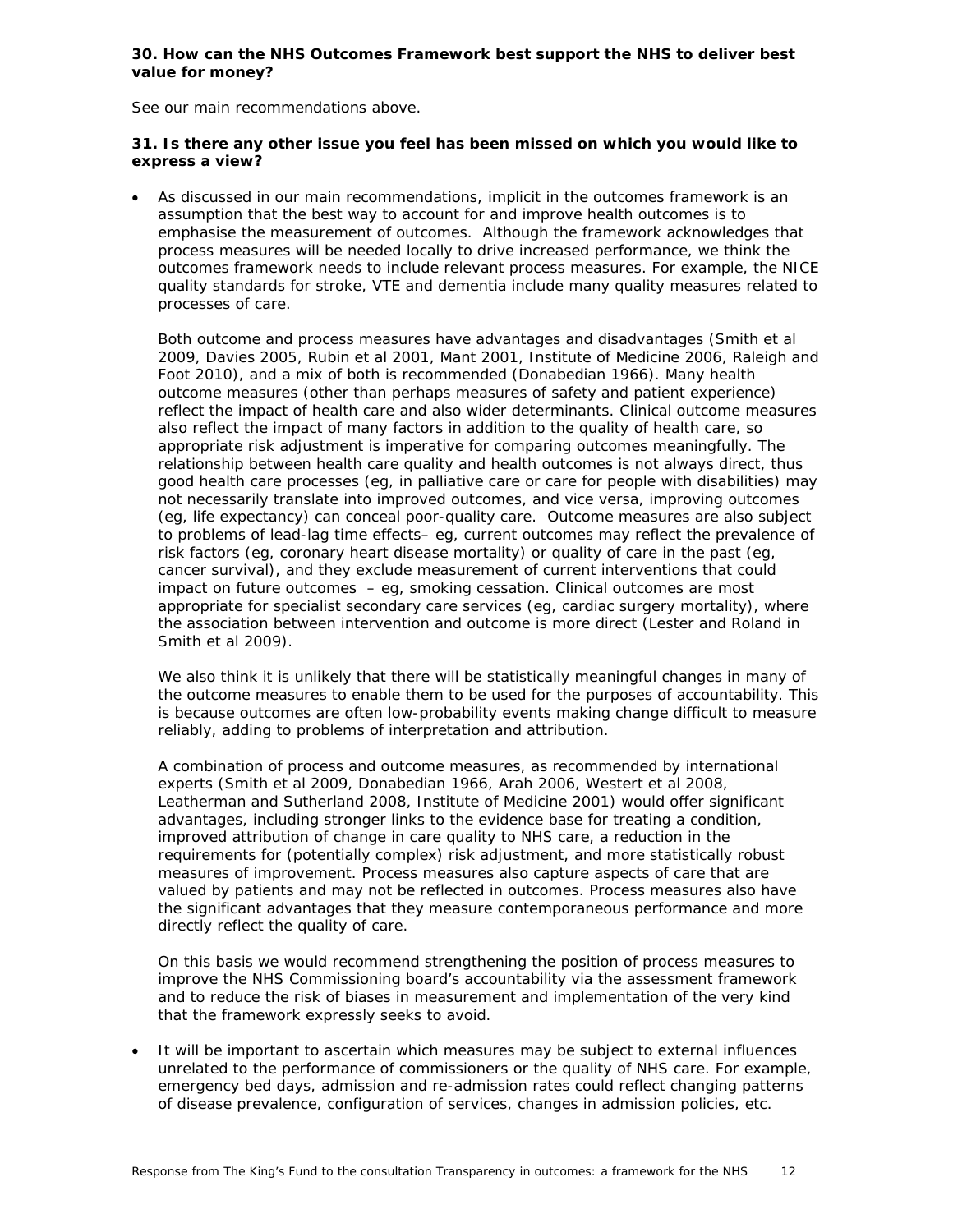- Both the relative costs of (including costs of development, implementation and collection) and the potential for improvement offered by any new data collections required by the framework (including patient surveys) should be reviewed in the round to inform decisions about new data collections. Such an assessment should form part of the forthcoming Information Strategy. There are many demands for new information (such as patient surveys), and for strengthening areas in which information is weak (such as general practice, community care). It is important that priorities are determined on the basis of a rigorous cost-benefit analysis.
- $\bullet$  It is unclear what the unit of measurement is  $-i$ e, which/how many indicators are population based and which are, for example, for trusts or other providers? This is an important consideration for several reasons: it is relevant if the indicators are to be disaggregated, and it is important for clarity about how they will be applied through the system to the NHS commissioning framework and beyond.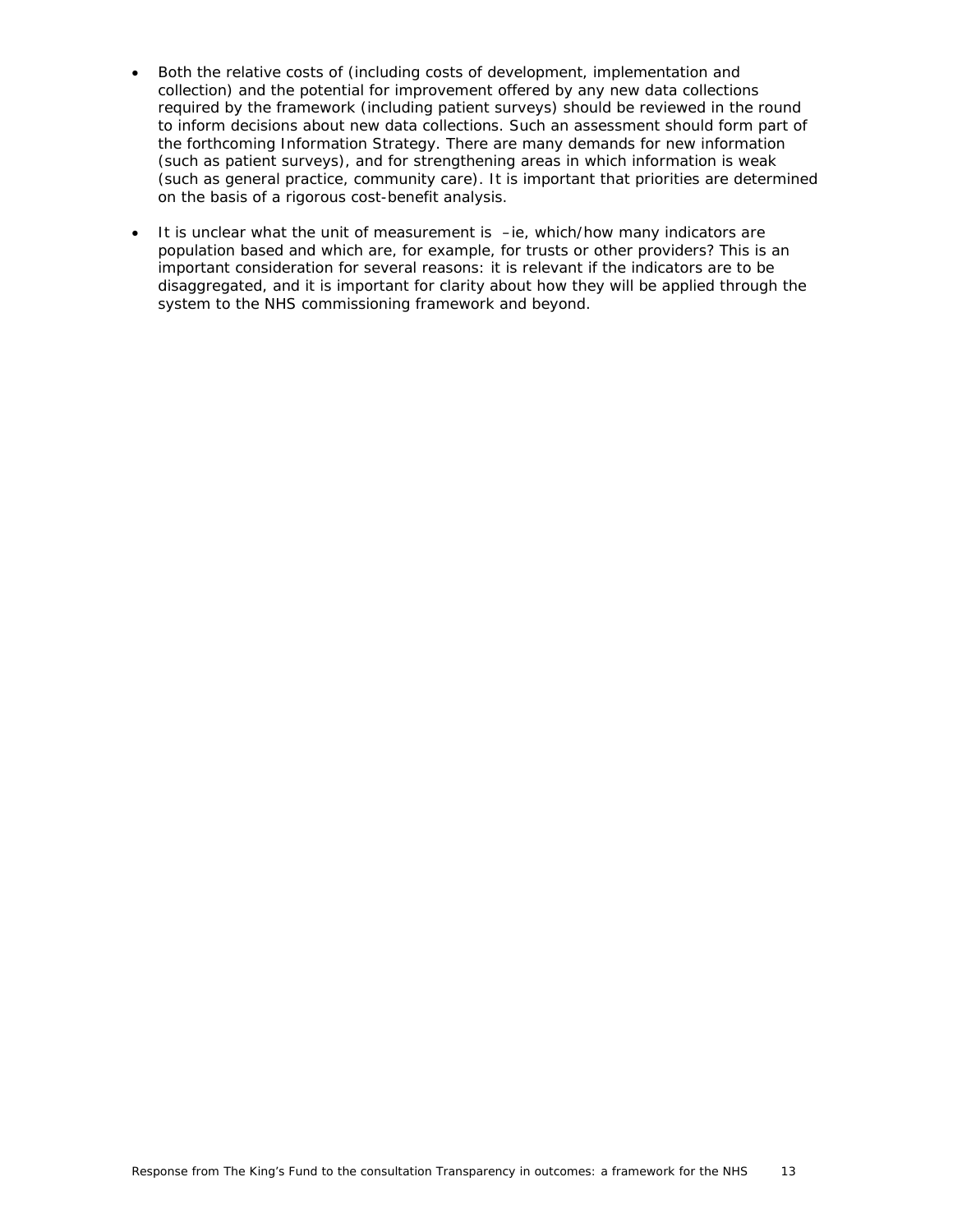# **ANNEX A: Identifying Potential Outcome Indicators**

### *Potential indicators*

**32. What are the strengths and weaknesses of any of the potential outcome indicators listed in Annex A with which you are familiar?** 

**33. Are other practical and valid outcome indicators available which would better support the five domains?** 

**34. How might we estimate and attribute the relative contributions of the NHS, Public Health and Social Care to these potential outcome indicators?** 

#### *Principles for selecting indicators*

**35. Are the principles set out on pages 48 and 49 on which to select outcome indicators appropriate? Should any other principles be considered?**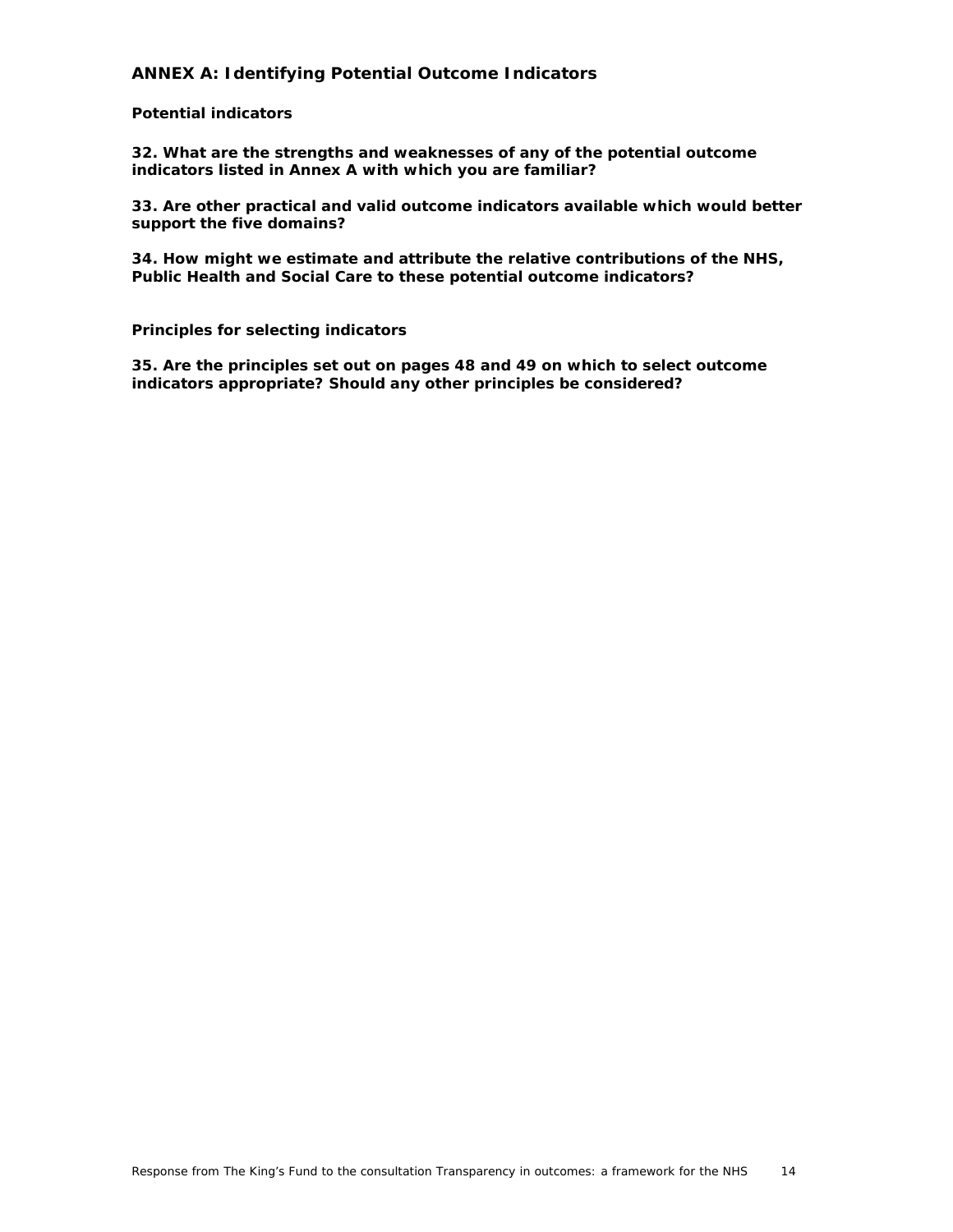# **References**

Ali A, Wright N, Rae M (2008). *Addressing Health Inequalities – A guide for general practitioners*. Royal College of General Practitioners Health Inequalities Standing Group. London: RCGP.

Arah OA, Westert GP, Hurst J, Klazinga NS (2006). 'A conceptual framework for the OECD healthcare quality indicators project'.*International Journal for Quality in Health Care*, vol 18 (suppl 1), pp 5-13.

Boyce T, Peckham S, Alison H, Trenholm S (2010). *A pro-active approach: health promotion and ill-health prevention* [online]*.* London: The King's Fund. Available at: www.kingsfund.org.uk/current\_projects/gp\_inquiry/dimensions\_of\_care/health\_promotion.h tml (accessed on 9 October 2010).

Davies H (2005). *Measuring and reporting the quality of healthcare: Issues and evidence from the international research literature.* NHS Quality Improvement Scotland.

Donabedian A (1966). 'Evaluating the quality of medical care'. *The Milbank Memorial Fund Quarterly*, vol 44, no 3, pt 2, pp 166–203.

Hutt P Gilmour S (2010). *Tackling inequalities in general practice* [online]*.* London: The King's Fund. Available at:

www.kingsfund.org.uk/current\_projects/gp\_inquiry/dimensions\_of\_care/inequalities.html (accessed on 9 October 2010).

Institute of Medicine (2001). *Crossing the Quality Chasm: A new health system for the 21st century*. Washington: National Academy Press. Available at: www.nap.edu/books/0309072808/html/ (accessed on 9 October 2010).

Institute of Medicine (2006). *Performance Measurement: Accelerating improvement*. Washington DC: National Academic Press. Available at: http://books.nap.edu/openbook. php?record\_id=11517&page=R1 (accessed on 9 October 2010).

Judge A, Welton NJ, Sandhu J, Ben-Shlomo Y (2010). 'Equity in access to total joint replacement of the hip and knee in England: cross sectional study'. *British Medical Journal* vol 341, c4092. Available at:

www.bmj.com/content/341/bmj.c4092.full.pdf (accessed on 9 October 2010).

Kelley E, Hurst J (2006). *Health Care Quality Indicators Project Conceptual Framework Paper.* Paris: OECD.

Leatherman S, Sutherland K (2008) *The Quest for Quality: Refining the NHS Reforms*. A Policy Analysis and Chartbook. London: The Nuffield Trust.

Mant J (2001) Process versus outcome indicators in the assessment of quality of health care. *International Journal for Quality in Health Care*, Volume 13, Number 6, pp. 475-480(6)

Marmot M (2010). *Fair society, health lives: The Marmot review*[ online]. Available from: http://www.marmotreview.org/AssetLibrary/pdfs/Reports/FairSocietyHealthyLives.pdf (accessed on 9 October 2010).

National Audit Office (2010). Tackling inequalities in life expectancy in areas with the worst health and deprivation. London: National Audit Office. Available from: www.nao.org.uk/publications/1011/health\_inequalities.aspx (accessed on 9 October 2010).